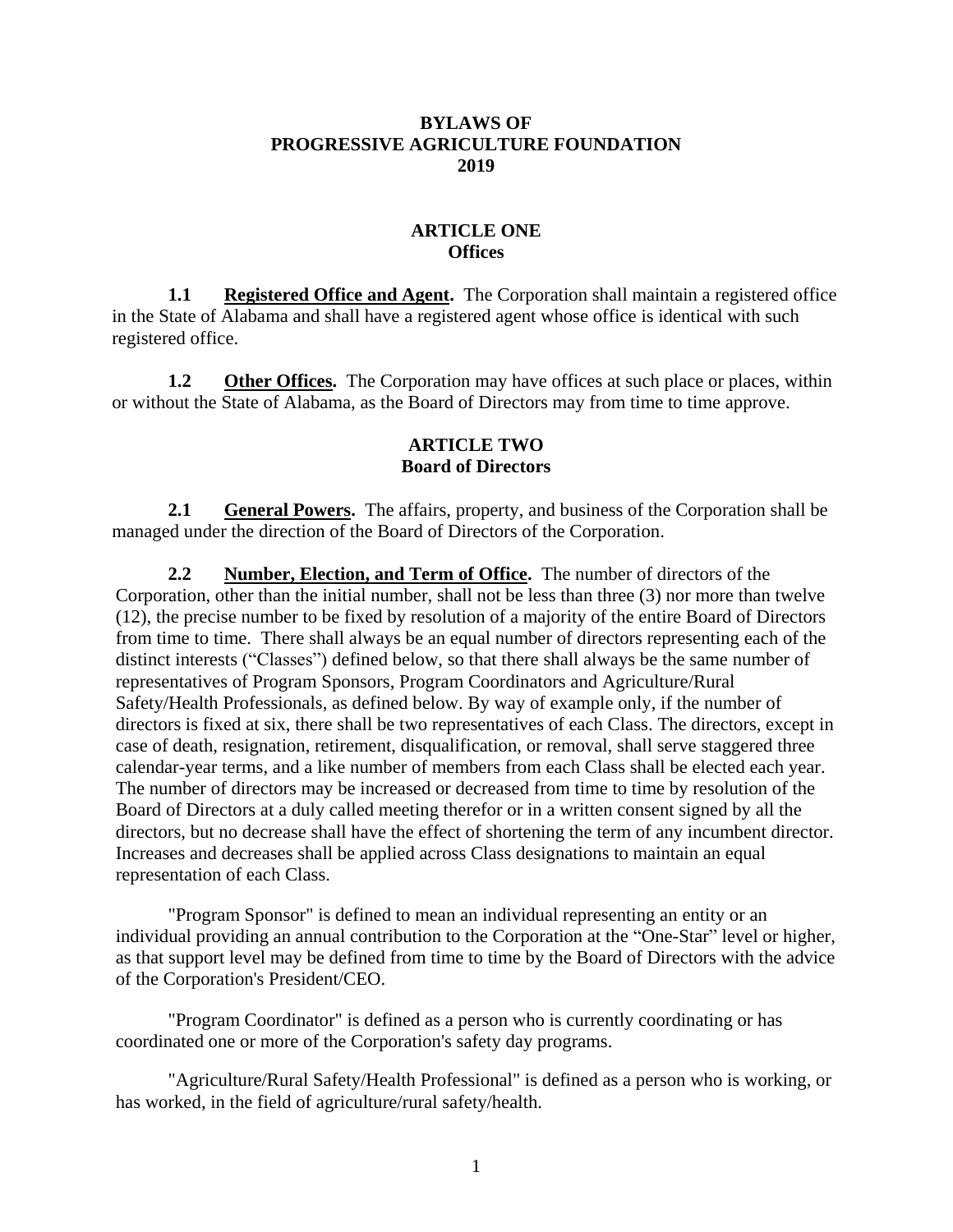Any director shall be eligible for reelection for a second consecutive three calendar-year term. Any director having served two consecutive three calendar-year terms shall be ineligible for reelection until one year shall have elapsed. Directors shall be elected at the meeting of the Board of Directors held during the last calendar quarter of the Corporation for the fiscal year and their term shall begin on the first day of the next following calendar year and run until the end of the last day of the calendar year when their three calendar-year term expires.

**2.3 Removal.** Any director may be removed from office with or without cause by the affirmative vote of the majority of the directors entitled to vote at any Board of Directors meeting with respect to which notice of such purpose has been given, and a removed director's successor may be selected at the same meeting to serve the unexpired term.

**2.4** Vacancies. In the event of any vacancy in the Board of Directors through death, resignation, disqualification, removal, or other cause, the remaining directors, by affirmative vote of the majority thereof, may elect a successor to hold office for the unexpired portion of the term of the director whose place shall be vacant, and until the election of his or her successor, or until he or she shall be removed, prior thereto, by an affirmative vote of a majority of the Board of Directors though less than a quorum of the Board of Directors. Similarly, in the event the number of directors is increased as provided in these bylaws, the additional directors so provided for shall be elected by a majority of the entire Board of Directors already in office, and shall hold office consistent with these bylaws.

**2.5 Compensation.** The directors of the Corporation shall serve without compensation, but may receive a reasonable amount as reimbursement of expenses incurred in attending to their authorized duties, including, but not limited to, expenses incurred by the directors for transportation, lodging, meals, and other related expenses to attend the annual and any special meetings of the board of directors. To the extent deemed necessary or appropriate by the directors, however, a director may from time to time be employed by the Corporation and compensated for his or her services and reimbursed for his or her reasonable expenses other than as a director, but such employment shall be terminable at the discretion of the board of directors.

**2.6 Executive and Other Committees.** The Board of Directors may, by resolution or resolutions passed by a majority of the whole Board, designate an Executive Committee and one or more other committees, each consisting of two or more directors, each of which committee may act by a majority of its members. The Chairperson of the Board shall be responsible for general supervision of the affairs of the Executive Committee. Such Executive Committee shall have and may exercise all the powers of the Board of Directors specified in these Bylaws and otherwise existing in the management of the affairs of the Corporation when the Board is not meeting, and each other committee shall have such powers of the Board and otherwise as are provided in the resolution establishing such committee; provided, however, notwithstanding anything to the contrary herein, the Executive Committee and all other committees established by the Board shall have no power to: (i) amend the Articles of Incorporation or the bylaws; (ii) adopt a plan of merger or consolidation, (iii) sell, lease, exchange or otherwise dispose of all or substantially all of the assets and property of the Corporation; or (iv) voluntarily dissolve or revoke a voluntary dissolution of the Corporation.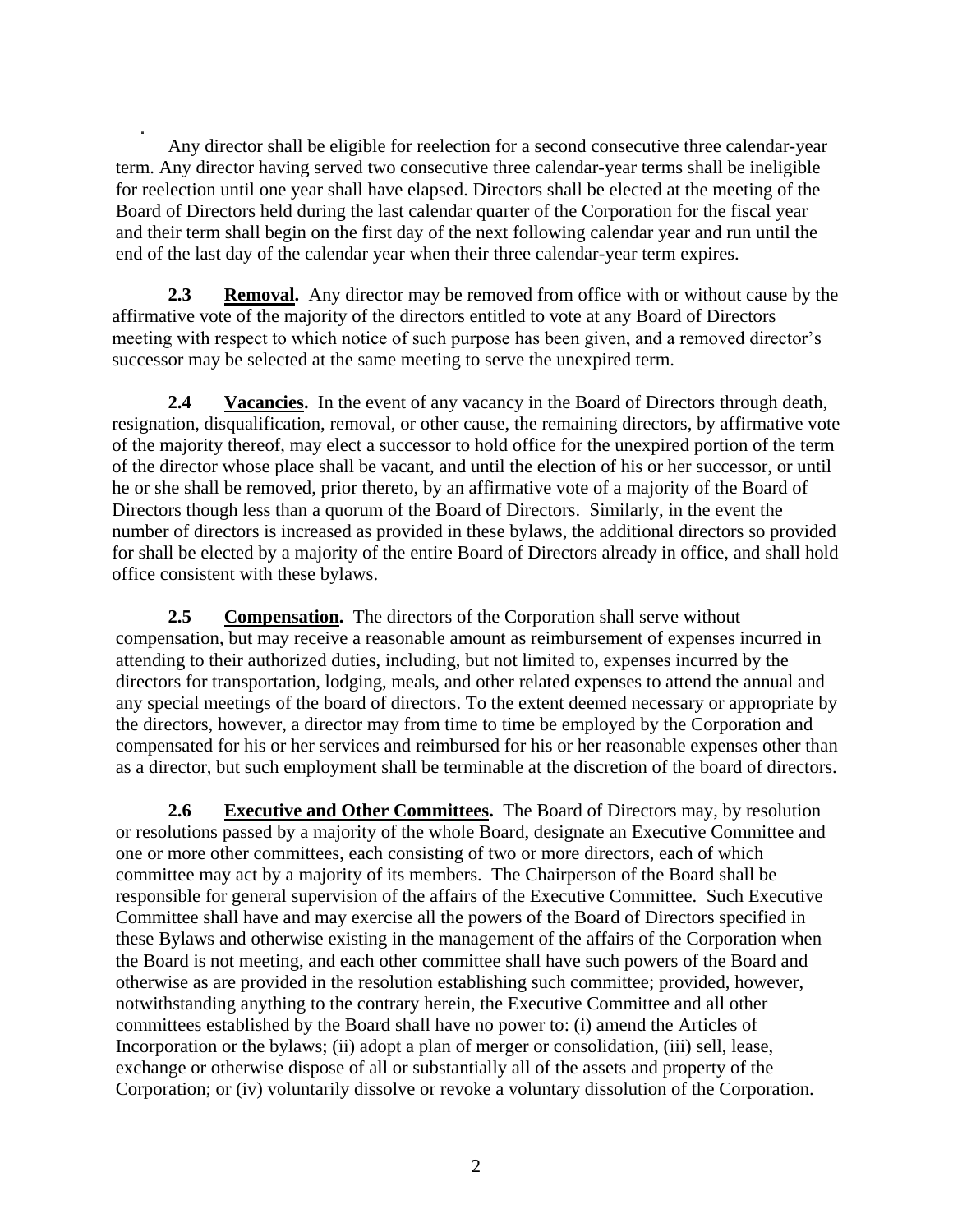Unless otherwise specifically permitted by the Board of Directors, the rules promulgated by these bylaws with respect to meetings of directors, notice, quorums, voting, and other procedures at such meeting shall be applicable to meetings of the executive and any other committee established by the Board of Directors. Other committees not having and exercising the authority of the Board of Directors in the management of the Corporation may be designated by a resolution adopted by a majority of the directors present at a meeting at which a quorum is present.

**2.7 Nominating Committee.** The Board of Directors shall, at a meeting of the Board of Directors, elect a Nominating Committee consisting of the President/CEO and at least one other director. The Nominating Committee shall be responsible for preparing a slate of directors for election at the last regular meeting of the Board of Directors for the calendar year.

#### **ARTICLE THREE Meetings of the Board of Directors**

**3.1 Regular Meetings.** A regular meeting of the Board of Directors for the purpose of electing directors to succeed those whose terms will expire as of the end of the calendar year during which the meeting is held shall be held during the last calendar quarter of said calendar year as designated by the Chairperson of the Board, President/CEO or the Board of Directors and a meeting of the Board of Directors, to consider the Corporation's financial and other performance during the prior fiscal year, shall be held within one hundred eighty (180) days following the close of the Corporation's fiscal year as shall be designated by the Board of Directors. In addition, the Board of Directors may schedule other meetings to occur at regular intervals throughout the year without notice as shall be determined from time to time by resolution of the Board of Directors. Notice of every resolution of the Board of Directors fixing or changing the time or place for the holding of regular meetings of the Board shall be sent by U.S. postal service or electronic mail to each director at least three (3) days prior to first meeting held pursuant to such resolution. The Board may transact any business that comes before it.

**3.2 Special Meetings.** Special meetings of the Board of Directors may be called by or at the request of the Chairperson of the Board, the President/CEO of the Corporation or by any two directors in office at that time on ten (10) days' notice to each director, which notice either ( i) may be in writing (a) delivered personally, (b) delivered by mailing to a director at his or her address as it appears in the records of the Corporation or (c) delivered by electronic transmission or (ii) may be verbal given either in person or by telephone. The Secretary of the Corporation, at the request in writing of the Chairperson of the Board, the President or of any two directors, shall send such written notice or give such verbal notice on behalf of the Chairperson of the Board, the President or such directors. If mailed, such notice shall be deemed to be delivered when deposited in the United States mail, so addressed, with postage thereon prepaid. If by electronic transmission, such notice shall be deemed to be delivered when the sender receives confirmation that such transmission is complete. Neither the business to be transacted at, nor the purpose of any regular or special meeting of the board of directors need be specified in the notice, if any is required, of such meeting, unless otherwise provided in these bylaws.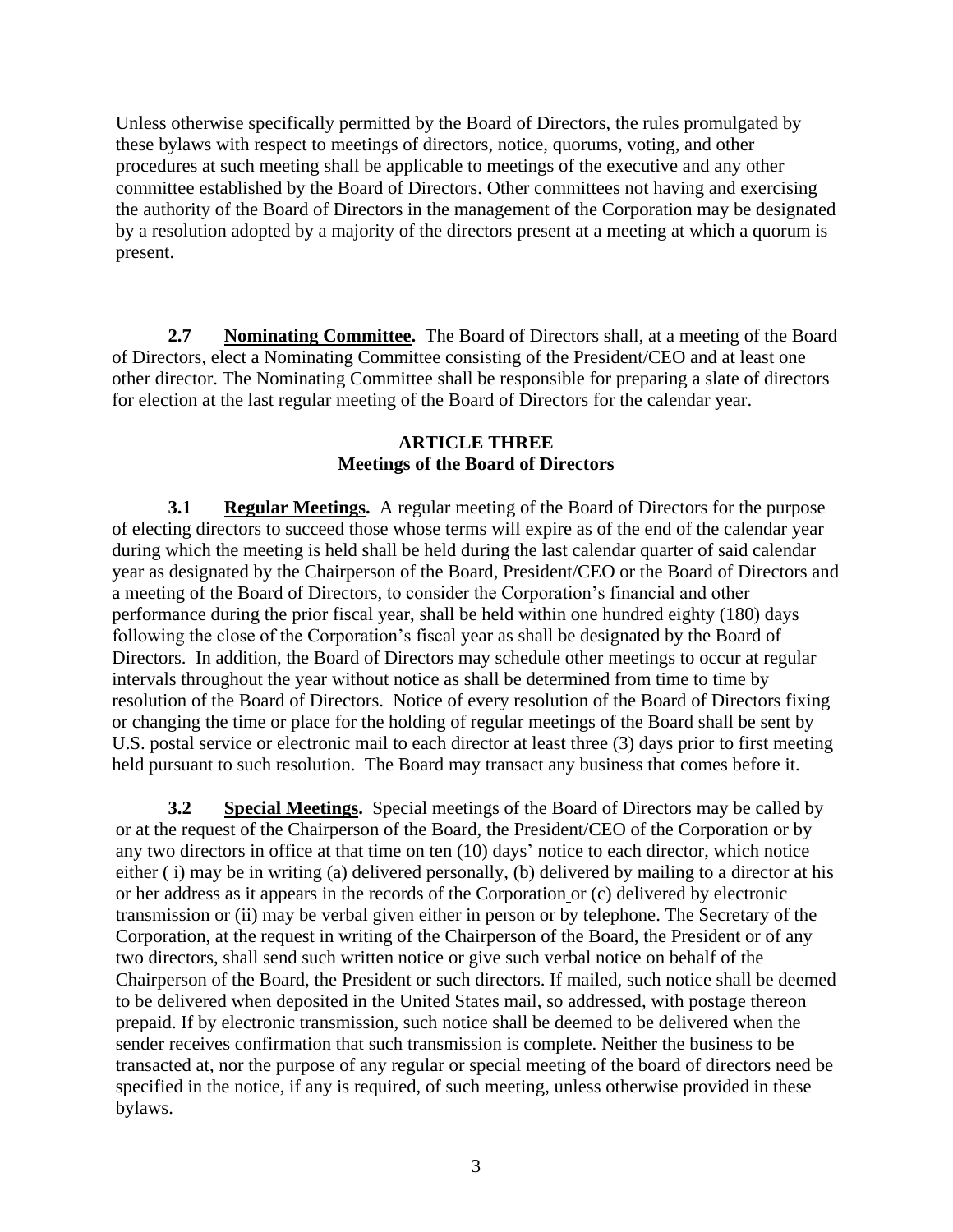**3.3 Place of Meetings.** The Board of Directors may hold their meetings and keep their books and records at any place within or without the State of Alabama as the Board of Directors may from time to time establish for regular meetings or as is set forth in the notice of special meetings or, in the event of a meeting held pursuant to waiver of notice, as may be set forth in the waiver.

**3.4** Notice of Meetings. No notice shall be required for any regularly scheduled meeting of the directors of the Corporation. Unless waived as contemplated in **Section 4.2**, the Secretary of the Corporation or any director calling a special meeting shall give notice to each director of each special meeting stating the time and place of the meeting. Such notice shall be given by U.S. Postal Service sent at least ten (10) days prior to the meeting or by telephone, electronic mail, facsimile, or personal delivery at least twenty-four (24) hours before the scheduled time of the meeting. Notice shall be deemed to have been given by electronic mail or facsimile at the time notice is sent. Attendance by a director at a meeting shall constitute waiver of notice of such meeting, except when the director states, at the beginning of the meeting, his or her objection or objections to the transaction of business at the meeting.

**3.5 Quorum.** The presence of a majority of the directors, regardless of class represented, then in office shall constitute a quorum for the transaction of business at any meeting of the Board of Directors.

**3.6 Vote Required for Action.** Except as otherwise provided in this **Section 3.6** or by law, the affirmative vote of a majority of the Board of Directors at a meeting at which a quorum is present at the start of the meeting shall be the act of the Board of Directors. These Bylaws may only be adopted, amended, or repealed in accordance with **Article Ten** below. Vacancies in the Board of Directors may be filled as provided in **Section 2.4** of these Bylaws.

**3.7 Action by Board of Directors Without a Meeting.** Any action required or permitted to be taken at any meeting of the Board of Directors may be taken without a meeting if a written consent thereto shall be signed by all the directors and such written consent is filed with the minutes of the proceedings of the Board of Directors. Such consent shall have the same force and effect as a unanimous vote of the Board of Directors.

**3.8 Adjournments.** A meeting of the Board of Directors, whether or not a quorum is present, may be adjourned by a majority of the directors present to reconvene at a specific time and place. It shall not be necessary to give notice of the reconvened meeting or of the business to be transacted, other than by announcement at the meeting which was adjourned. At any such reconvened meeting at which a quorum is present, any business may be transacted which could have been transacted at the meeting which was adjourned.

**3.9** Telephone and Video Conference Calls. Unless otherwise prohibited by the Articles of Incorporation, members of the Board of Directors, or any committee designated by the Board of Directors, may participate in a meeting of the Board of Directors or committee thereof by means of teleconference, videoconference, or similar communications equipment by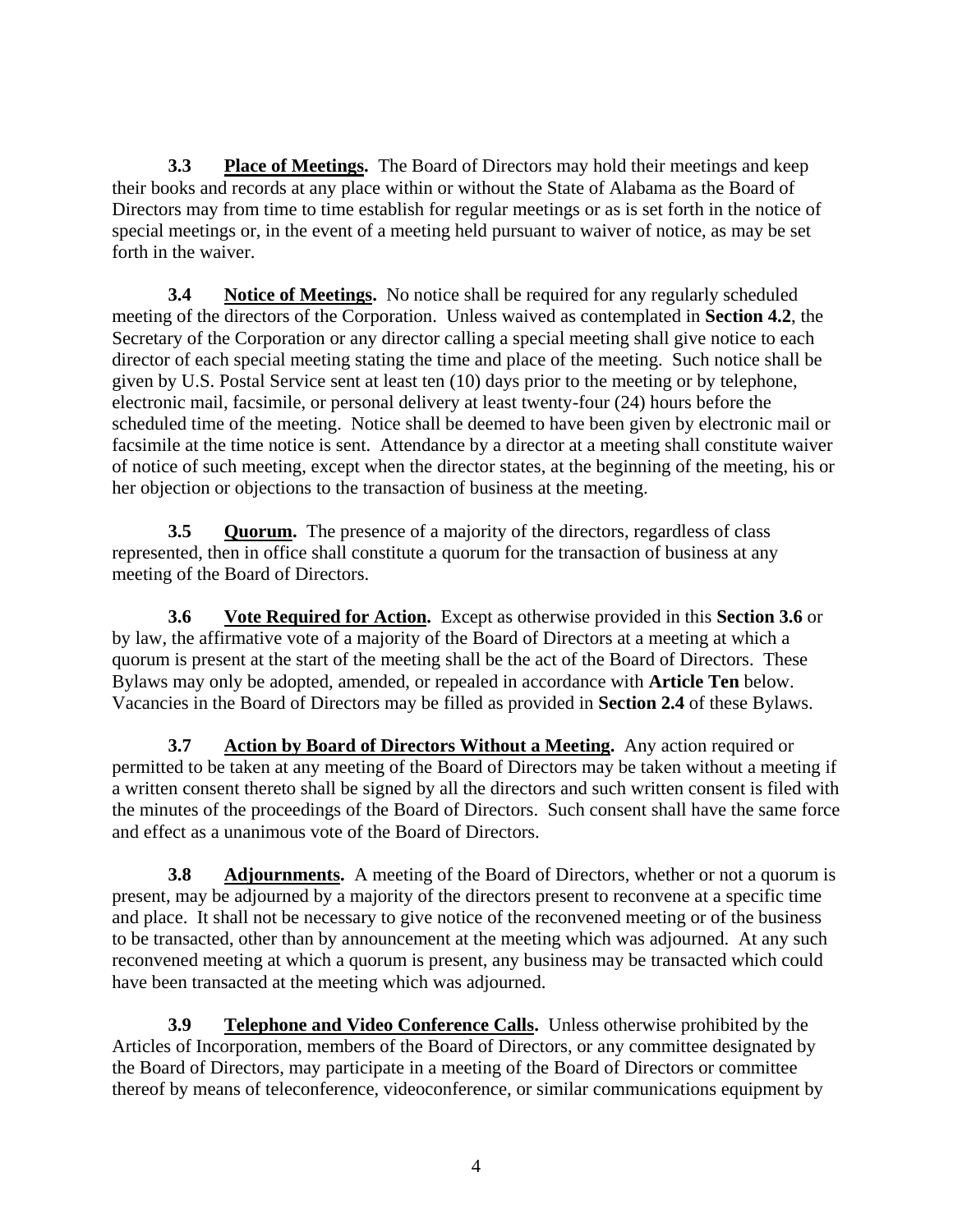means of which all persons participating in the meeting can hear each other, and participation in a meeting pursuant to this **Section 3.9** shall constitute presence in person at such meeting.

## **ARTICLE FOUR Notice and Waiver**

**4.1 Procedure.** Whenever these Bylaws require notice to be given to any director, the notice shall be given as prescribed in **Section 3.4**. Whenever notice is given to a director by mail, the notice shall be sent first-class mail by depositing the same in a post office or letter box in a postage-prepaid, sealed envelope addressed to the director at the address as it appears on the books of the Corporation, and such notice shall be deemed to have been given at the time the same is deposited in the United States mail.

**4.2** Waiver. Notice of a meeting need not be given to any director who signs a waiver of such notice, in person or by proxy, either before or after the meeting. Unless otherwise required by law or by these bylaws, neither the business transacted nor the purpose of the meeting need be specified in the waiver. Attendance of a director at a meeting shall constitute a waiver of notice of such meeting and waiver of any and all objections to the place of the meeting, the time of the meeting, or the manner in which it has been called or convened, except when such director attends such meeting solely for the purpose of stating, at the beginning of the meeting, any such objection or objections to the transaction of business.

## **ARTICLE FIVE Officers**

**5.1 Number.** The Officers of the Corporation shall consist of a Chairperson of the Board, a President/CEO, a Secretary, and a Treasurer. The Board of Directors shall from time to time create and establish the duties of such other officers and elect or provide for the appointment of such other officers or assistant officers as it deems necessary for the efficient management of the Corporation, but the Corporation shall not be required to have at any time any officers other than a Chairperson of the Board, President/CEO, Secretary and Treasurer. Any two or more offices may be held by the same person, except the offices of President/CEO and Secretary.

**5.2 Election and Term.** All Officers shall be elected by the Board of Directors and shall serve at the will of the Board of Directors and until their successors have been elected and have qualified or until their earlier death, resignation, removal, retirement or disqualification.

**5.3 Compensation.** The compensation of all Officers of the Corporation shall be fixed by the Board of Directors.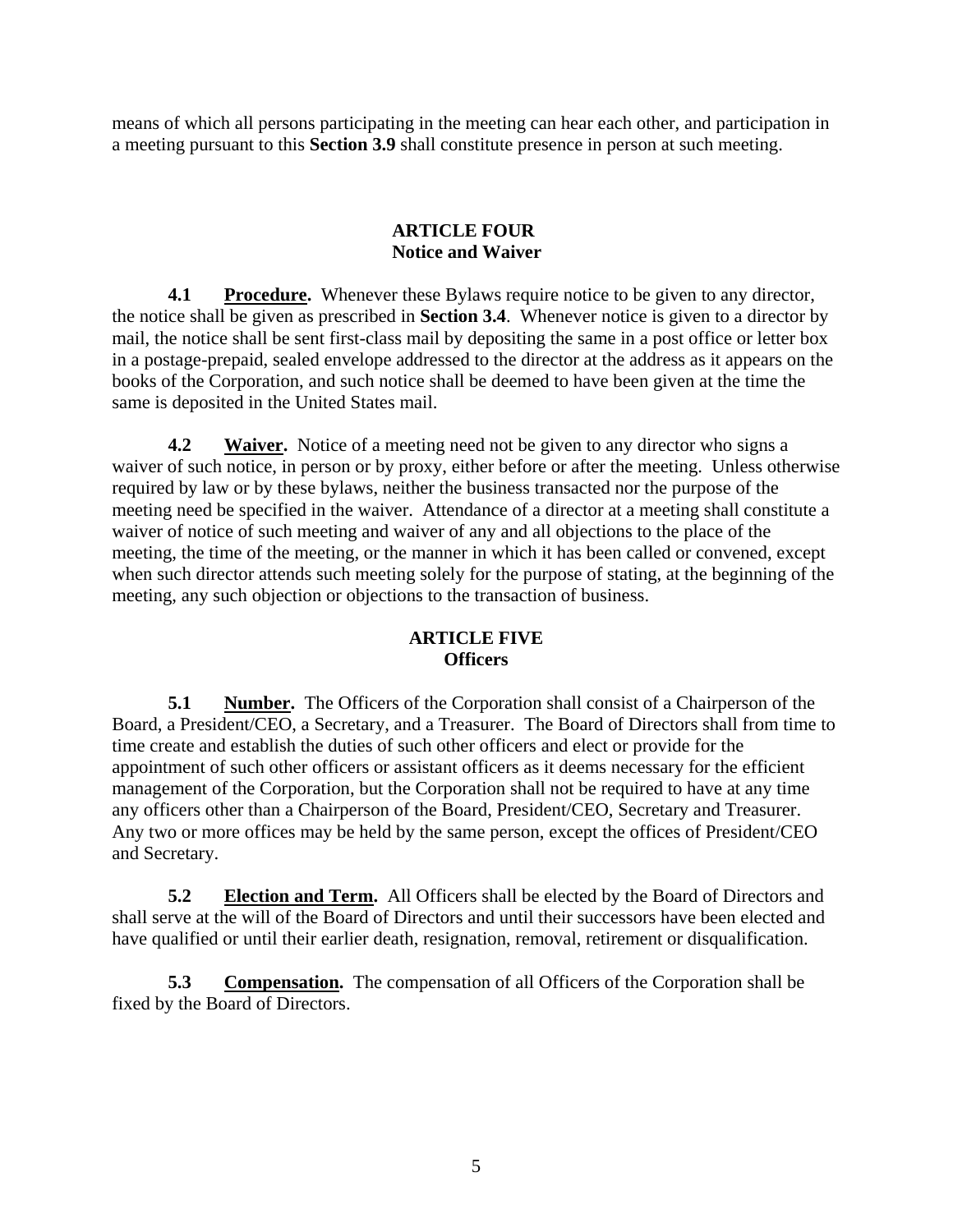**5.4 Removal.** Any Officer or agent elected by the Board of Directors may be removed by the Board of Directors at any meeting with respect to which notice of such purpose has been given to the members thereof.

**5.5 Powers and Duties.** The Officers of the Corporations shall each have such powers and duties as generally pertain to their respective offices, as well as such powers and duties as from time to time may be conferred by the Board of Directors. The Vice Chairperson of the Board, if any, Vice President or Vice Presidents, if any, the Assistant Secretary or Assistant Secretaries and the Assistant Treasurer or Assistant Treasurers, if any, shall, in order of their respective seniorities, in the absence or disability of the Chairperson of the Board, President/CEO, Secretary or Treasurer, respectively, perform the duties of such offices and shall generally assist the Chairperson of the Board, President/CEO, Secretary, or Treasurer, respectively.

Without limitation upon any of the foregoing:

(a) The Chairperson of the Board shall preside at all meetings of the Board of Directors and of the Executive Committee. In the absence of the Chairperson at a meeting, unless there is an elected Vice-Chairperson of the Board, the Board of Directors may elect another director to serve as chair of the meeting, provided that a quorum of directors is present. The Chairperson of the Board may sign and execute all authorized bonds, contracts, or other obligations in the name of the Corporation, and he or she shall be a member of all standing committees The Chairperson shall act as liaison between the Board of Directors and the President/CEO of the Corporation to help ensure directives and resolutions of the Board of Directors are carried out and shall perform such other powers and duties as may from time to time be prescribed by the Board of Directors, including designating persons from the Board of Directors to serve of a committee of the Board of Directors.

(b) The President/CEO shall be the chief executive officer of the Corporation and shall have general supervision of the affairs of the Corporation and full control of and responsibility for said affairs. The President/CEO may sign and execute all authorized bonds, contracts, and other obligations in the name of the Corporation. The President/CEO shall be ex-officio member of all standing committees. The President/CEO shall perform such other duties as may, from time to time, be assigned to him or her by the Board of Directors. In the absence of the President/CEO or in the event of the President/CEO's death or inability to act, the Chairperson of the Board (or other individual as determined by the board of directors) shall perform the duties of the President/CEO, and when so acting, shall have all the powers of and be subject to all the restrictions upon the President/CEO.

(c) The Secretary shall issue notices for and keep minutes of all corporate meetings and shall have charge of the corporate seal and of all corporate books and other like records of the Corporation.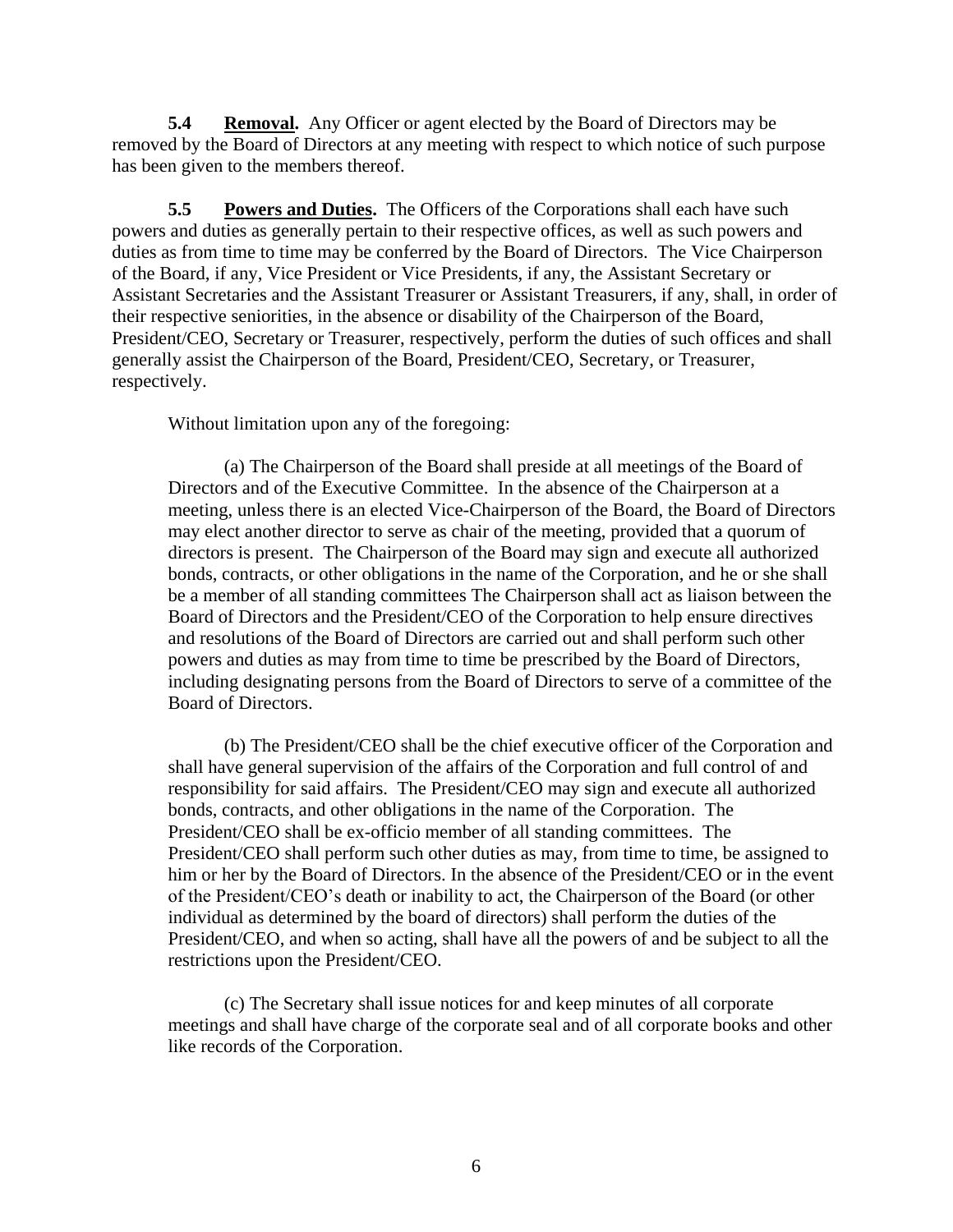(d) The Treasurer shall have custody and control of all funds and of all financial records of the Corporation.

(e) Except as is otherwise required by Alabama law, the Board of Directors by resolution may authorize any Officer or Officers of the Corporation to negotiate and execute contracts to buy, sell, lease, or exchange any and all of the real or personal property of the Corporation, and to negotiate and enter into loans to be secured by notes, pledges, deeds to secure debt, mortgages, or other instruments encumbering the property of the Corporation, all without prior approval of the Board of Directors.

**5.6** Additional Powers and Duties. In addition to the foregoing especially enumerated powers and duties, the officers of the Corporation shall have such other powers and duties as are provided for them in these Bylaws or as may, from time to time, be prescribed by the Board of Directors or the Executive Committee.

**5.7 Bonds.** The Board of Directors may, by resolution, require any or all of the officers, agents, or employees of the Corporation to give bonds to the Corporation, with sufficient surety or sureties, conditioned on the faithful performance of the duties of their respective offices or positions, and to comply with such other conditions as may from time to time be required by the Board of Directors.

## **ARTICLE SIX Dividends**

**6.1 Prohibition.** No dividend shall be paid and no part of the income or profit of the Corporation shall be distributed to the directors or officers of the Corporation.

# **ARTICLE SEVEN Indemnification and Interested Parties**

**7.1 Indemnification.** The Corporation shall indemnify the officers and directors of the Corporation which it is entitled to indemnify under the Alabama Non-Profit Corporation Act. The Corporation may purchase and maintain insurance on behalf of any officers and directors against any liabilities asserted against such persons whether or not the Corporation would have the power to indemnify such officers and directors against such liability under the laws of the State of Alabama.

**7.2 Interested Directors and Officers.** (a) No contract or transaction between the Corporation and one or more of its directors or officers, or between the Corporation and any other corporation, partnership, association, or other organization in which one or more of its directors or officers are directors or officers, or have a financial interest, shall be void or voidable solely for this reason, or solely because the director or officer is present at or participates in the meeting of the Board of Directors or committee thereof which authorizes the contract or transaction, or solely because his or their votes are counted for such purposes, if: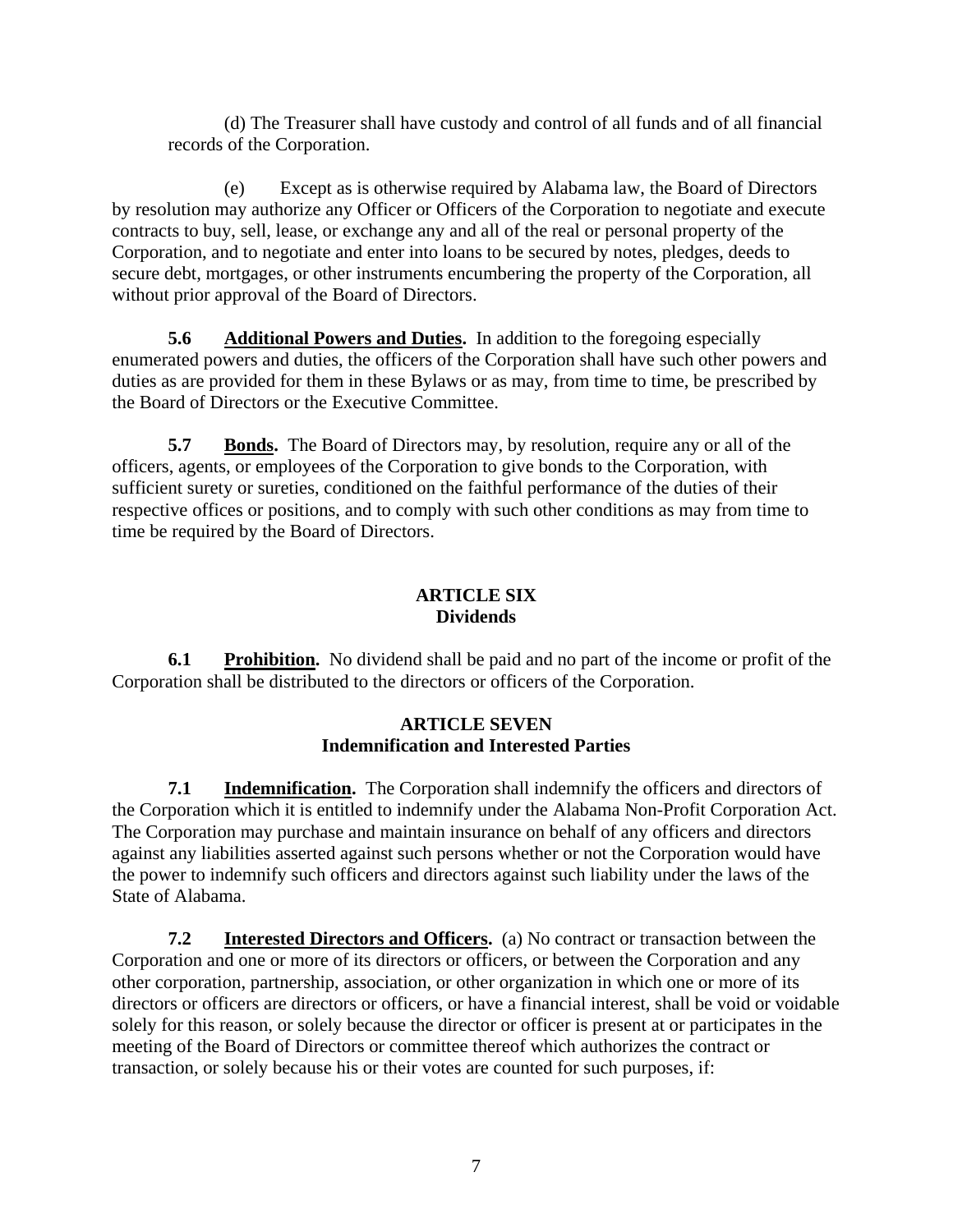(1) The material facts as to his interest and as to the contract or transaction are disclosed or are known to the Board of Directors or the committee, and the Board of Directors or committee in good faith authorizes the contract or transaction by the affirmative votes of a majority of the disinterested directors, even though the disinterested directors be less than a quorum; and

(2) The contract or transaction is fair as to the Corporation as of the time it is authorized, approved, or ratified by the Board of Directors, a committee thereof, or the shareholders.

(b) Interested directors may be counted in determining the presence of a quorum at a meeting of the Board of Directors or committee thereof which authorizes the contract or transaction.

#### **ARTICLE EIGHT Bank Accounts and Loans**

**8.1 Bank Accounts.** Such officers or agents of the Corporation as from time to time shall be designated by the Board of Directors shall have authority to deposit any funds of the Corporation in such banks or trust companies as shall from time to time be designated by the Board of Directors and such officers or agents as from time to time shall be authorized by the Board of Directors may withdraw any or all of the funds of the Corporation so deposited in any such bank or trust company, upon checks, drafts, or other instruments or orders for the payment of money, drawn against the account or in the name or behalf of the Corporation, and made or signed by such officers or agents; and each bank or trust company with which funds of the Corporation are so deposited is authorized to accept, honor, cash, and pay, without limit as to amount, all checks, drafts, or other instruments or orders for the payment of money, when drawn, made or signed by officers or agents so designated by the Board of Directors, until written notice of the revocation of the authority of such officers or agents by the Board of Directors shall have been received by such bank or trust company. There shall from time to time be certified to the banks or trust companies in which funds of the Corporation are deposited, the signature of the officers or agents of the Corporation so authorized to draw against the same. In the event that the Board of Directors shall fail to designate the persons by whom checks, drafts, and other instruments or orders for the payment of money shall be signed, as hereinabove provided in this Section, all of such checks, drafts and other instruments or orders for the payment of money shall be signed by the Chairperson of the Board or the President/CEO and countersigned by the Secretary or Treasurer or an Assistant Secretary or an Assistant Treasurer of the Corporation.

**Section 8.2** Loans. Such officers or agents of this Corporation as from time to time shall be designated by the Board of Directors shall have authority to effect loans, advances, or other forms of credit at any time or times for the Corporation from such banks, trust companies, institutions, corporations, firms, or persons as the Board of Directors shall from time to time designate, and as security for the repayment of such loans, advances, or other forms of credit to assign, transfer, endorse, and deliver, either originally or in addition or substitution, any or all stocks, bonds, rights, and interests of any kind in or to stocks, bonds, certificates of such rights or interests, deposits, accounts, documents covering merchandise, bills and accounts receivable, and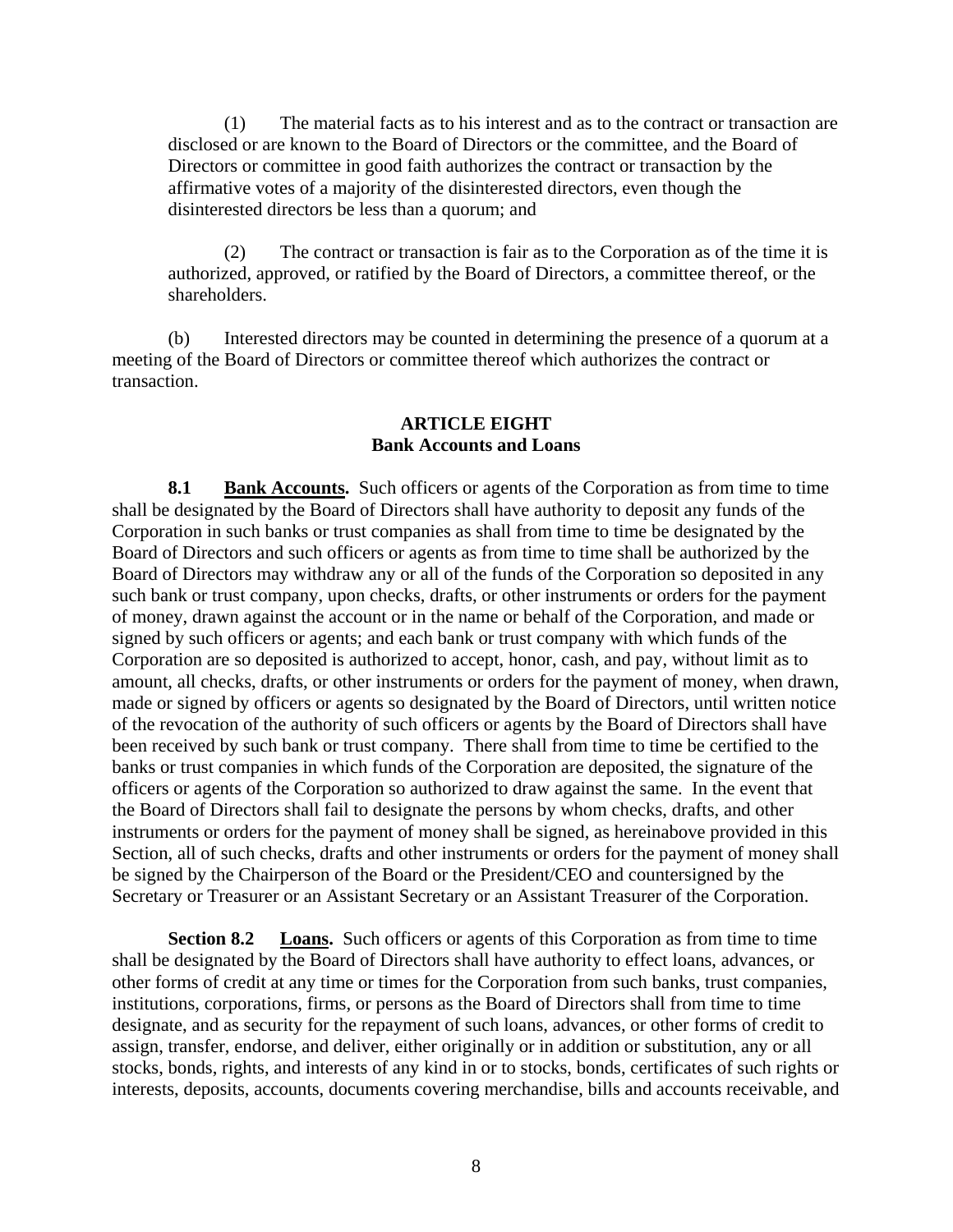other commercial papers and evidences of debt at any time held by the Corporation; and for such loans, advances, or other forms of credit to make, execute, and deliver one or more notes, acceptances or written obligations of the Corporation on such terms, and with such provisions as to the security or sale or disposition thereof as such officers or agents shall deem proper; and also to sell to, or discount, or rediscount with, such banks, trust companies, institutions, corporations, firms, or persons any and all commercial paper, bills receivable, acceptances, and other instruments and evidences of debt at any time held by the Corporation, and to that end to endorse, transfer, and deliver the same. There shall from time to time be certified to each bank, trust company, institution, corporation, firm, or person so designated the signatures of the officers or agents so authorized; and each such bank, trust company, institution, corporation, firm or person is authorized to rely solely upon such certification until written notice of the revocation by the Board of Directors of the authority of such officers or agents shall be delivered to such bank, trust company, institution, corporation, firm, or person.

## **ARTICLE NINE Miscellaneous**

**9.1 Inspection of Books and Records.** The Board of Directors shall have power to fix reasonable rules and regulations not in conflict with applicable law for the inspection of accounts, books, and records which by law or by determination of the Board of Directors shall be open to inspection.

**9.2** Fiscal Year. The Board of Directors is authorized to fix the fiscal year of the Corporation and to change the same from time to time as it deems appropriate, but unless otherwise so determined, the Corporation's fiscal year shall begin on the first day of January in each year and shall end on the last day of December in the same year.

**9.3** Seal. The seal of the Corporation shall consist of an impression bearing the name of the Corporation around the perimeter and the word "Seal" and such other information, including the year of incorporation, in the center thereof as is desired. In lieu thereof, the Corporation may use an impression or writing bearing the words "CORPORATE SEAL" enclosed in parentheses or scroll, which shall also be deemed the seal of the Corporation.

**9.4 Annual Statements.** Not later than six months after the close of each fiscal year, and in any event prior to the regular meeting of directors to consider the Corporation's performance, financial and otherwise, the Corporation shall prepare or cause to be prepared (a) a balance sheet showing in reasonable detail the financial condition of the Corporation as of the close of its fiscal year and (b) an income or other statement ("financial statement") showing the results of its operations during its fiscal year. Upon receipt of written request, the Corporation promptly shall mail to any director of record a copy of the most recent such balance sheet and financial statement.

**9.5 Execution of Documents.** Except where required by Alabama law, no attestation by the Secretary or an Assistant Secretary shall be necessary to make any contract, conveyance, or other document valid and legally binding which has been executed by and on behalf of the